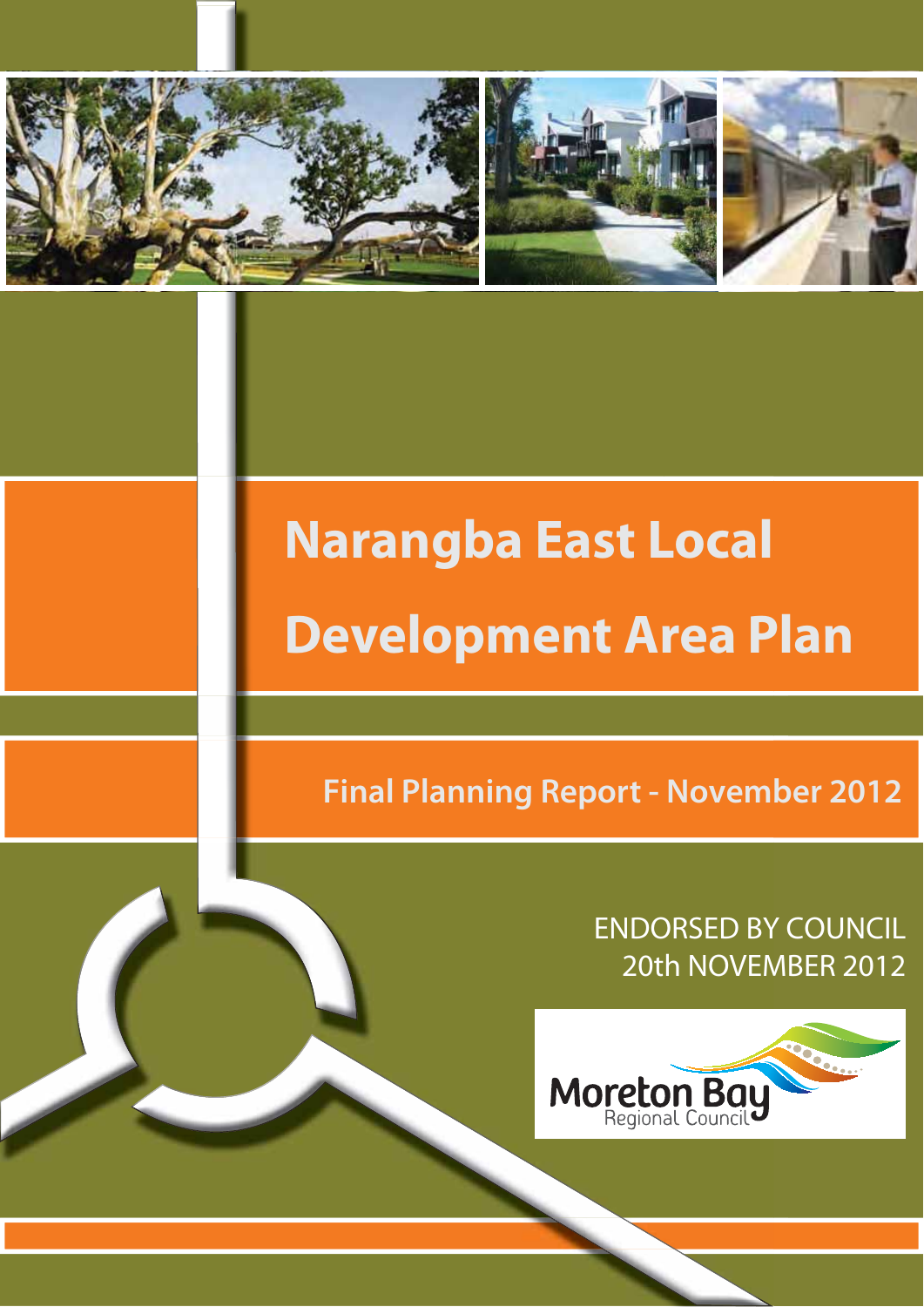#### **Document:**

Narangba East Local Development Area Plan: Final Planning Report

**This document has been prepared for:**



**This document has been prepared by:**



**Endorsed by Moreton Bay Regional Council 20th November 2012 (GM20121122 MP 12/2131)**

## **General Disclaimer**

The information contained in this document produced by PSA Consulting is for the use of Moreton Bay Regional Council for the purpose for which it has been prepared and PSA Consulting undertakes no duty of care to or accepts responsibility to any third party who may rely upon this document.

The report is copyright, expect for private study, research or review as permitted under the Copyright Act 1968. No part of this report may be reproduced or transmitted without prior permission from Moreton Bay Regional Council.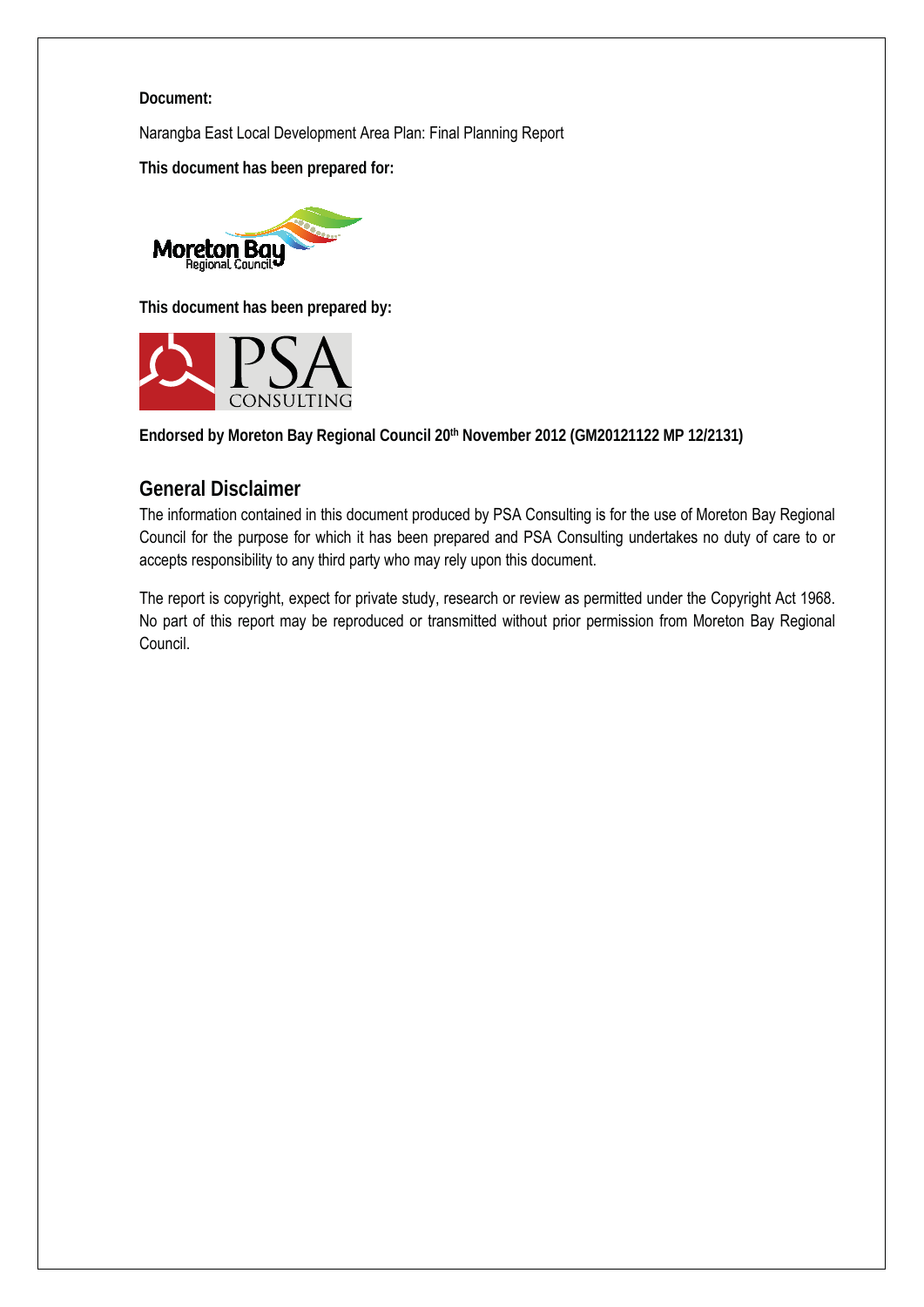# **TABLE OF CONTENTS**

| 1.             |  |  |
|----------------|--|--|
| 1.1            |  |  |
| 1.2            |  |  |
| 1.3            |  |  |
|                |  |  |
|                |  |  |
| 2.             |  |  |
| 3.             |  |  |
| 3.1            |  |  |
| 3.2            |  |  |
| 3.2.1          |  |  |
| 3.2.2          |  |  |
| 3.2.3          |  |  |
| 3.2.4          |  |  |
| 3.3            |  |  |
| 3.3.1          |  |  |
| 3.3.2          |  |  |
| 3.3.3          |  |  |
| 3.3.4<br>3.3.5 |  |  |
|                |  |  |
| 4.             |  |  |
| 4.1            |  |  |
| 4.2            |  |  |
| 4.3            |  |  |
| 4.4<br>4.4.1   |  |  |
| 4.4.2          |  |  |
| 4.4.3          |  |  |
| 4.4.4          |  |  |
| 4.4.5          |  |  |
| 4.4.6          |  |  |
| 4.4.7          |  |  |
| 4.4.8          |  |  |
| 4.5            |  |  |
| 4.5.1          |  |  |
| 4.5.2          |  |  |
| 4.5.3          |  |  |
| 4.5.4          |  |  |
| 5.             |  |  |
| 5.1            |  |  |
| 5.2            |  |  |
| 5.3            |  |  |
| 5.4            |  |  |
| 5.5            |  |  |
| 5.5.1          |  |  |
| 5.5.2          |  |  |
| 5.5.3          |  |  |
| 5.5.4          |  |  |
| 5.5.5          |  |  |
| 5.6            |  |  |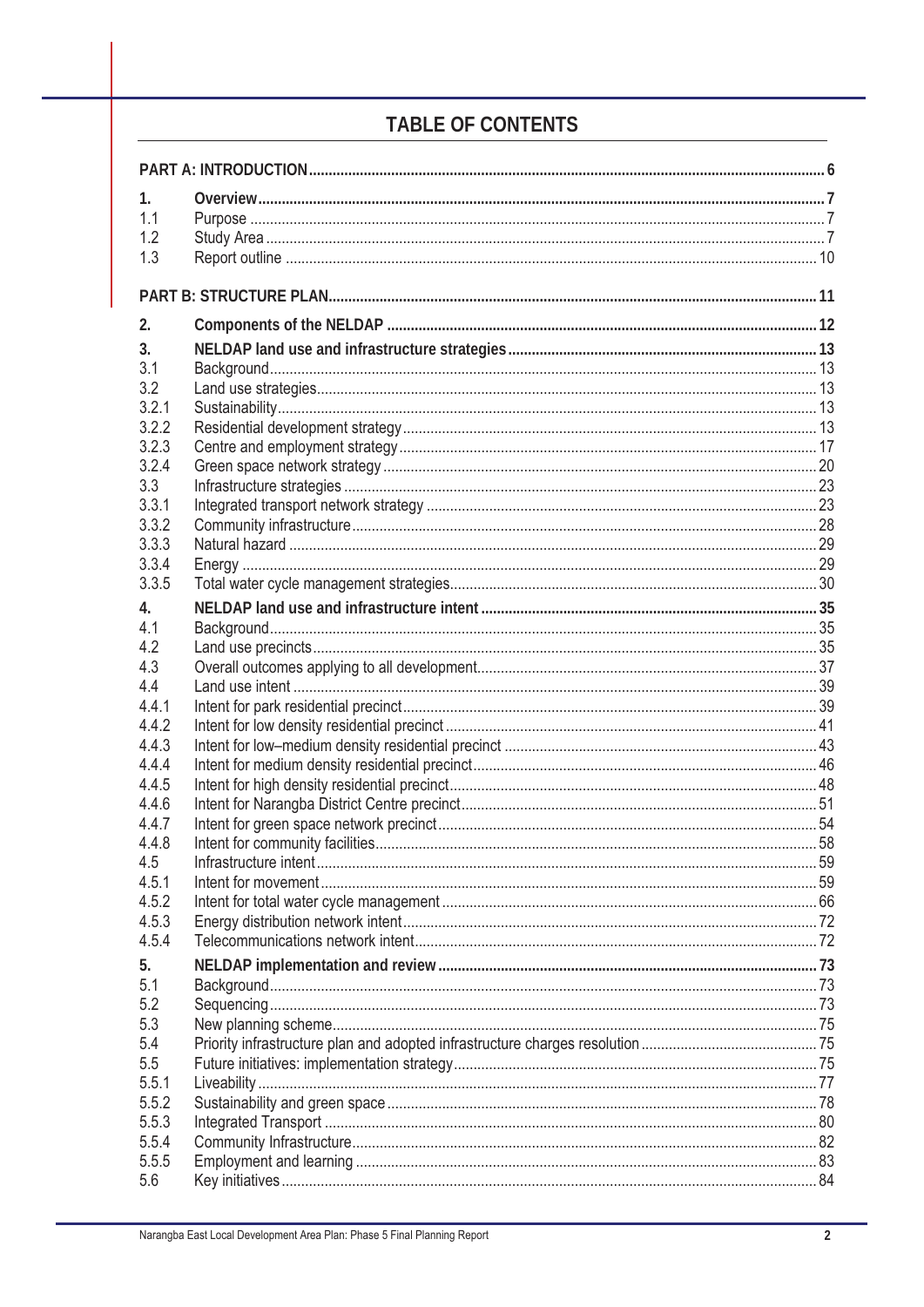| 5.6.1 |                                                                                                 |  |
|-------|-------------------------------------------------------------------------------------------------|--|
| 5.6.2 |                                                                                                 |  |
| 5.6.3 |                                                                                                 |  |
| 5.6.4 |                                                                                                 |  |
| 5.6.5 |                                                                                                 |  |
| 5.7   |                                                                                                 |  |
|       |                                                                                                 |  |
| 6.    |                                                                                                 |  |
| 6.1   |                                                                                                 |  |
| 6.2   |                                                                                                 |  |
| 6.2.1 |                                                                                                 |  |
| 6.2.2 |                                                                                                 |  |
| 6.2.3 |                                                                                                 |  |
| 6.2.4 |                                                                                                 |  |
| 6.2.5 |                                                                                                 |  |
| 6.2.6 |                                                                                                 |  |
| 6.2.7 |                                                                                                 |  |
| 7.    |                                                                                                 |  |
| 7.1   |                                                                                                 |  |
| 7.2   |                                                                                                 |  |
| 7.3   |                                                                                                 |  |
| 7.4   |                                                                                                 |  |
| 7.5   |                                                                                                 |  |
| 7.6   |                                                                                                 |  |
| 7.7   |                                                                                                 |  |
| 7.8   |                                                                                                 |  |
| 7.9   |                                                                                                 |  |
| 7.10  |                                                                                                 |  |
| 7.11  |                                                                                                 |  |
| 7.12  |                                                                                                 |  |
| 7.13  |                                                                                                 |  |
| 7.14  |                                                                                                 |  |
| 8.    |                                                                                                 |  |
| 8.1   |                                                                                                 |  |
| 8.2   |                                                                                                 |  |
| 9.    |                                                                                                 |  |
| 9.1   |                                                                                                 |  |
| 9.2   |                                                                                                 |  |
| 9.3   |                                                                                                 |  |
| 9.4   |                                                                                                 |  |
| 9.4.1 |                                                                                                 |  |
| 9.4.2 |                                                                                                 |  |
| 9.4.3 |                                                                                                 |  |
| 9.5   |                                                                                                 |  |
| 10.   |                                                                                                 |  |
| 10.1  |                                                                                                 |  |
| 10.2  |                                                                                                 |  |
| 10.3  |                                                                                                 |  |
|       | Appendix 1: QPP Zones and Intents and Equivalent NELDAP Strategic Plan Land Use Allocations 142 |  |
|       |                                                                                                 |  |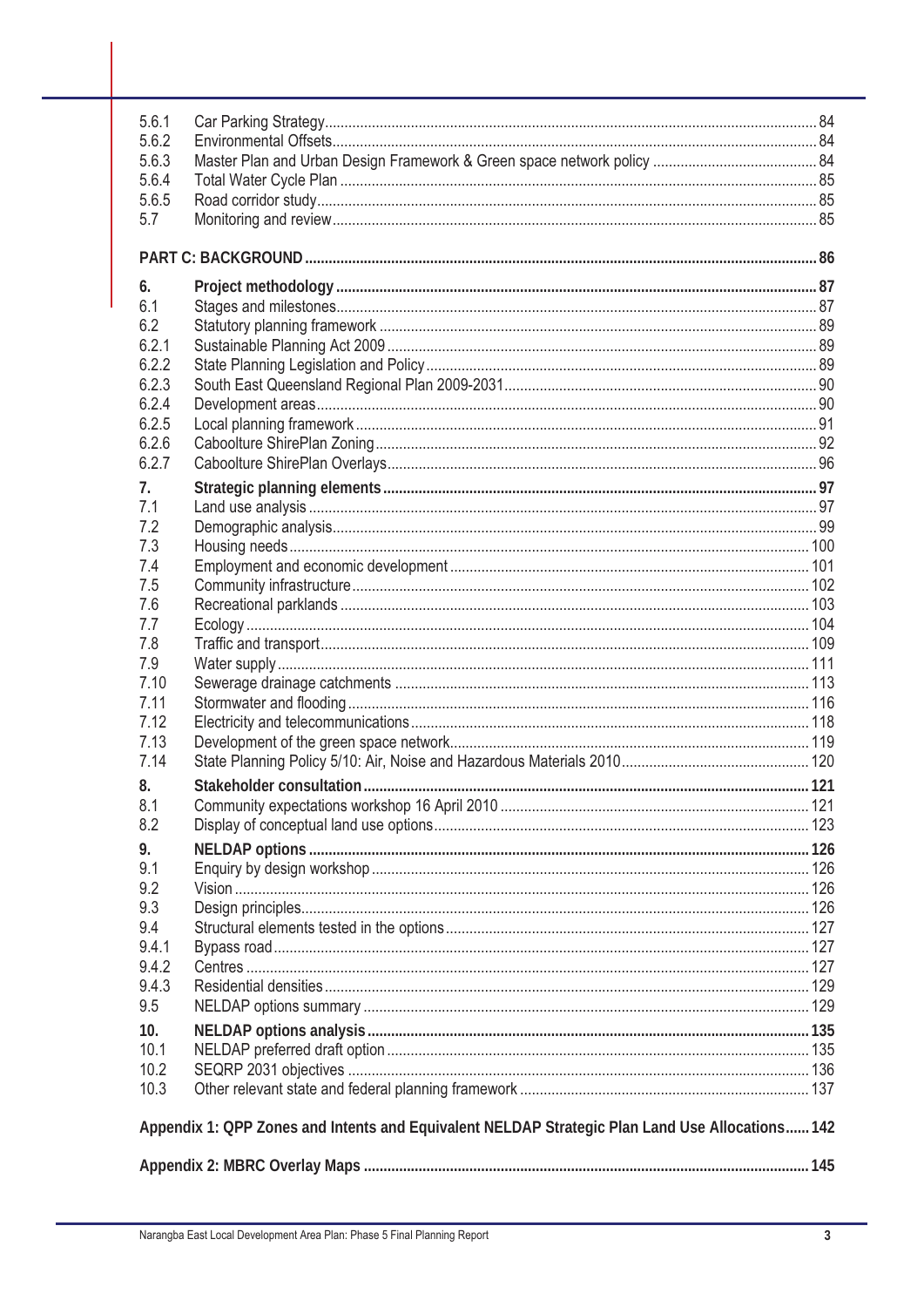**Appendix 3: "Trigger For Further Investigation" Area / State Planning Policy 05/11................................ 146**

## **LIST OF FIGURES**

| Figure 32: Comparative Age Structure of Narangba Residents Compared to the Moreton Bay Region 99 |  |
|--------------------------------------------------------------------------------------------------|--|
|                                                                                                  |  |
|                                                                                                  |  |
|                                                                                                  |  |
|                                                                                                  |  |
|                                                                                                  |  |
| Figure 38: NELDA Existing Stormwater Mains, Waterways and Q100 Flood Inundation  117             |  |
|                                                                                                  |  |
|                                                                                                  |  |
|                                                                                                  |  |
|                                                                                                  |  |
|                                                                                                  |  |
|                                                                                                  |  |
|                                                                                                  |  |
|                                                                                                  |  |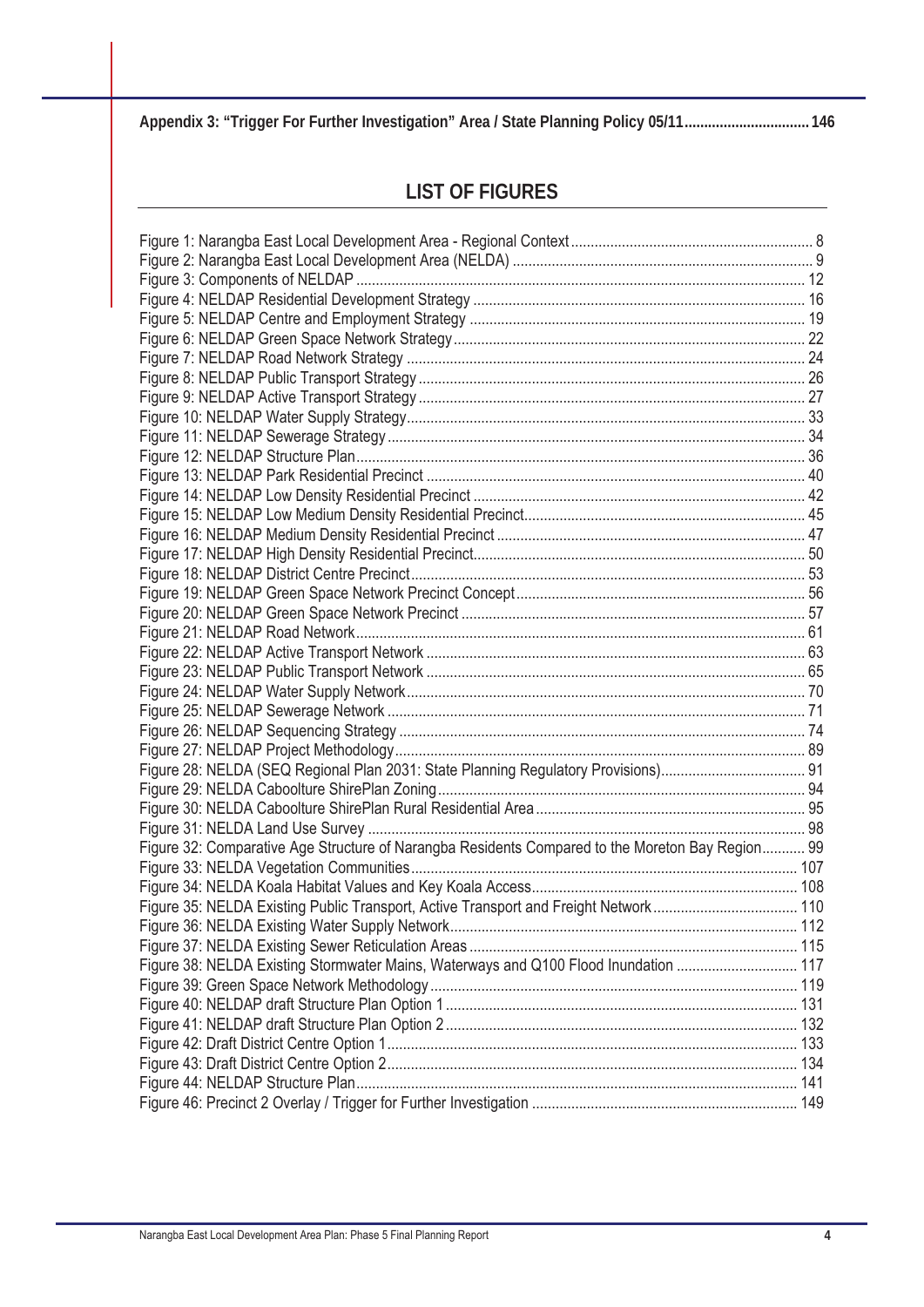## **LIST OF TABLES**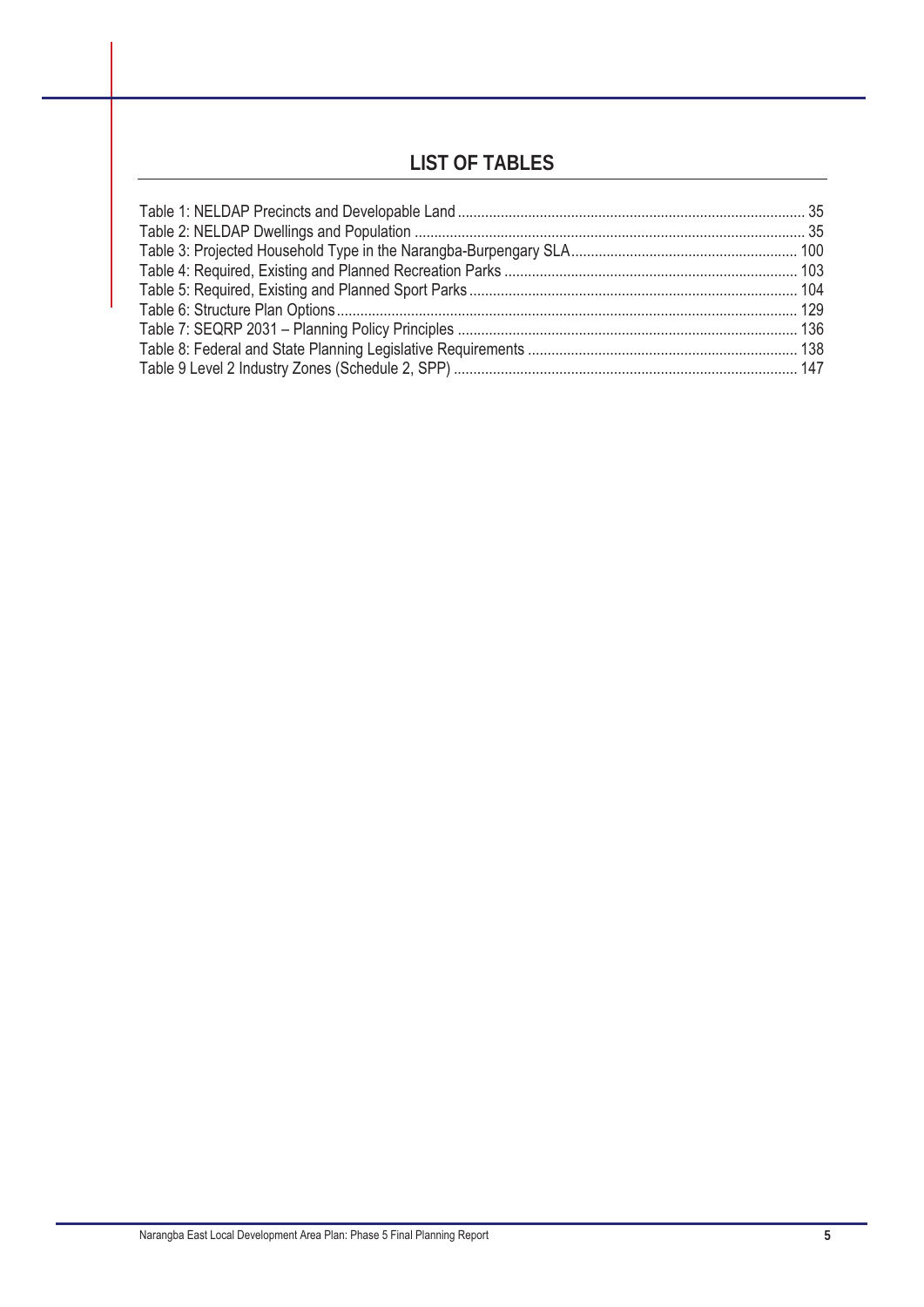## **PART A: INTRODUCTION**

- Provides an introduction on the study area and the Narangba East Local Development Area Plan Process.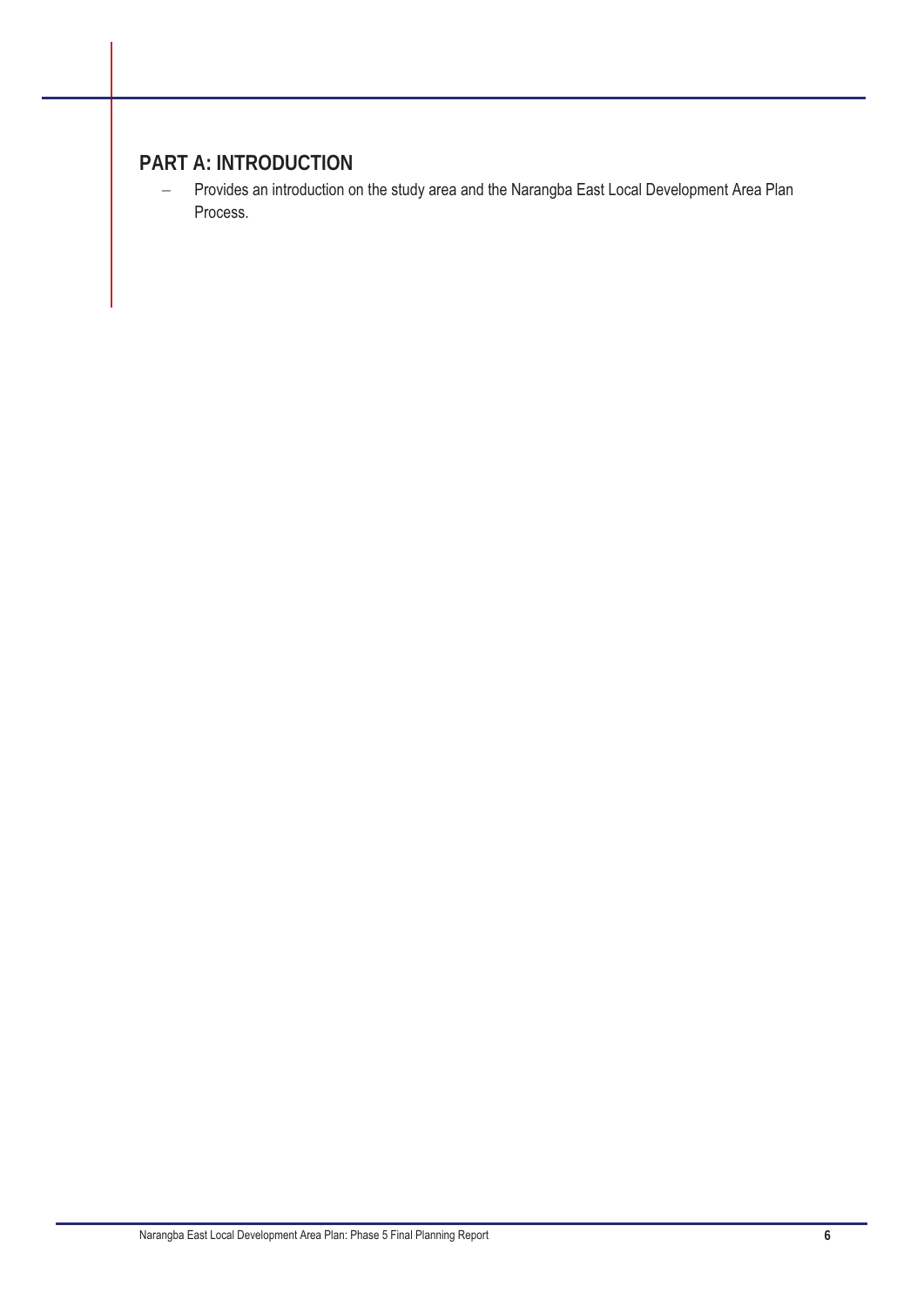### **1. Overview**

#### **1.1 Purpose**

In August 2010, PSA Consulting was engaged by Moreton Bay Regional Council to prepare the Narangba East Local Development Area Plan (NELDAP).

The NELDAP seeks to deliver an integrated land use and infrastructure plan that will guide future development in a coordinated and sustainable approach. Once the NELDAP is incorporated into the Caboolture ShirePlan, it will ensure urban development occurs in accordance with comprehensive local area planning which:

- Draws together and integrates all the necessary components of the built and natural environment, including transport planning in an orderly, integrated and coordinated land use pattern;
- Resolves any physical land constraints, ensuring environmental values are identified and protected so that undesirable impacts are mitigated;
- Ensures infrastructure and services are planned for;
- Delivers an integrated green space network;
- Protects koala habitat;
- Recognises water, both natural and potable, as a precious resource and provides for its conservation;
- Addresses housing choice and diversity; and
- Provides for local employment.

This planning report investigates a sustainable urban framework for future land use development in Narangba East Local Development Area (NELDA) based on a design process driven by contemporary principles of sustainable Transit Oriented Development, housing diversity, community planning, and infrastructure delivery.

#### **1.2 Study Area**

The NELDA encompasses approximately 1168 hectares and is located approximately 10 kilometres south of the Caboolture/Morayfield Principal Regional Activity Centre and 30 kilometres to the north of the Brisbane Central Business District (Figure 1).

The site is approximately three kilometres east to west and approximately four kilometres north to south. The NELDA boundaries are defined by:

- New Settlement and Pitt Roads to the north;
- Old Gympie Road to the east;
- Boundary Road to the south; and
- The Caboolture rail line to the west.

The study area also extends to a small area west of the Narangba Rail Station to include the existing Narangba commercial centre and a number of allotments in proximity to the station and commercial centre (Figure 2). With the exception of the local commercial centre, the NELDA is presently developed for low density residential purposes and is predominantly characterised by rural residential dwellings.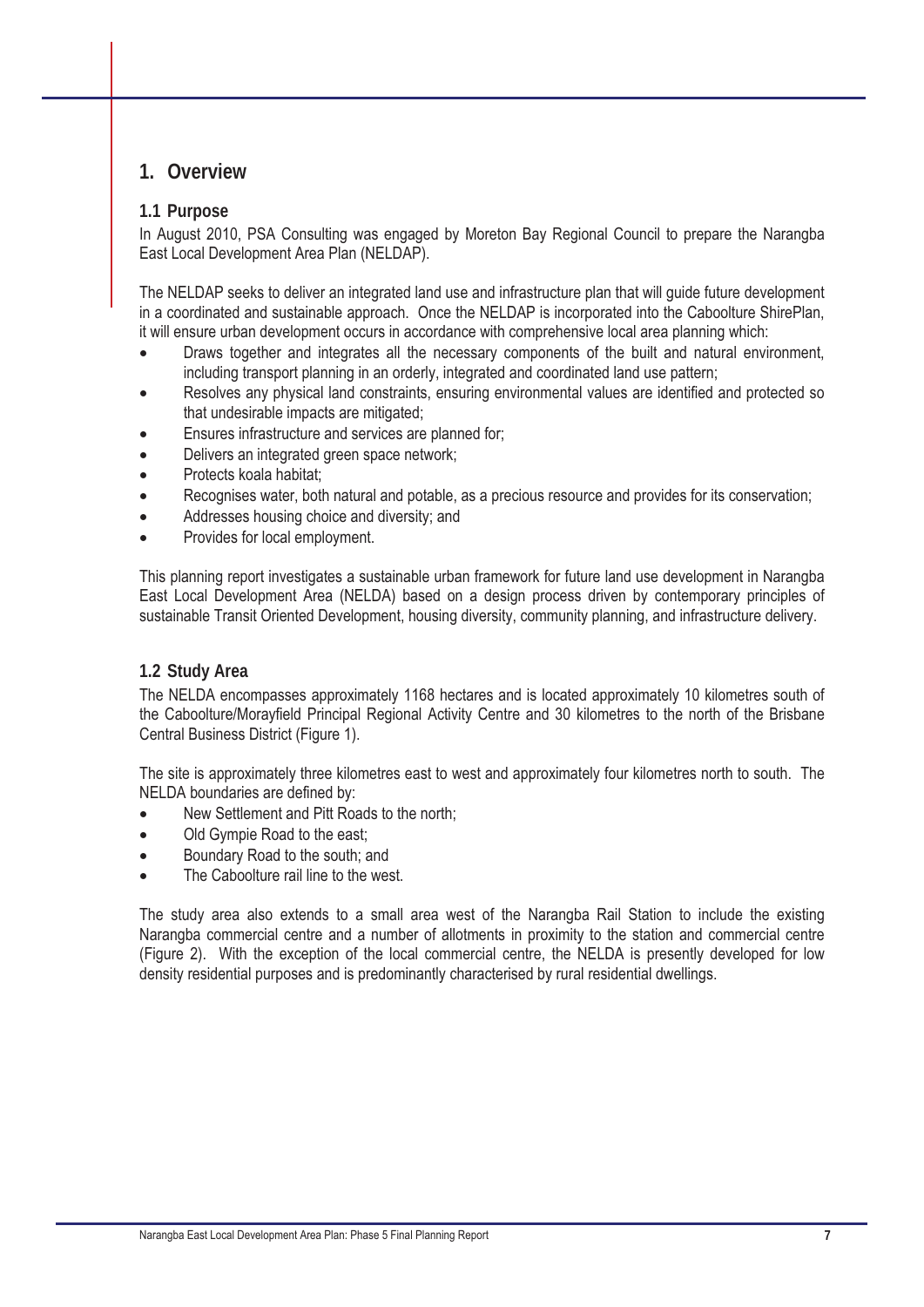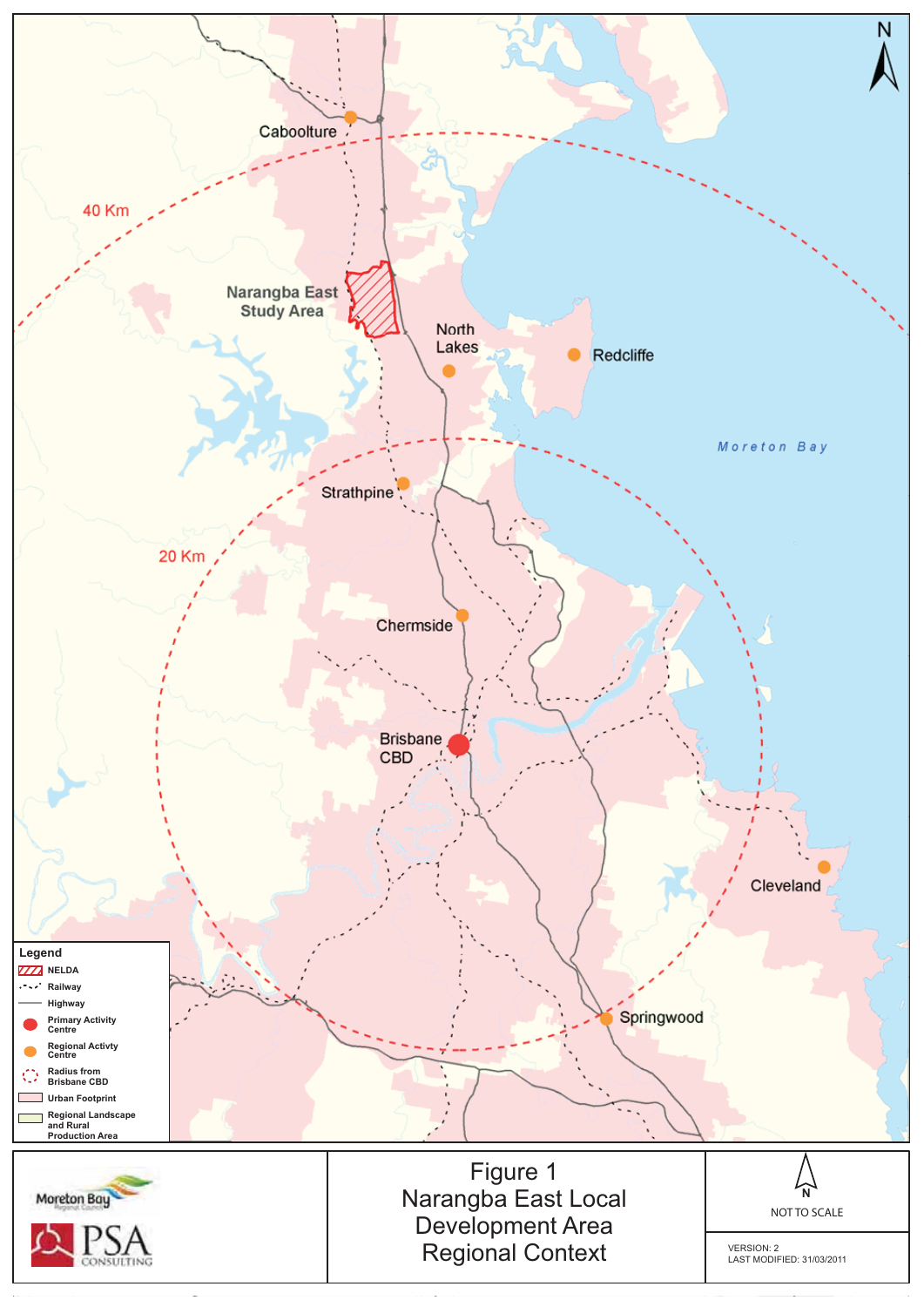